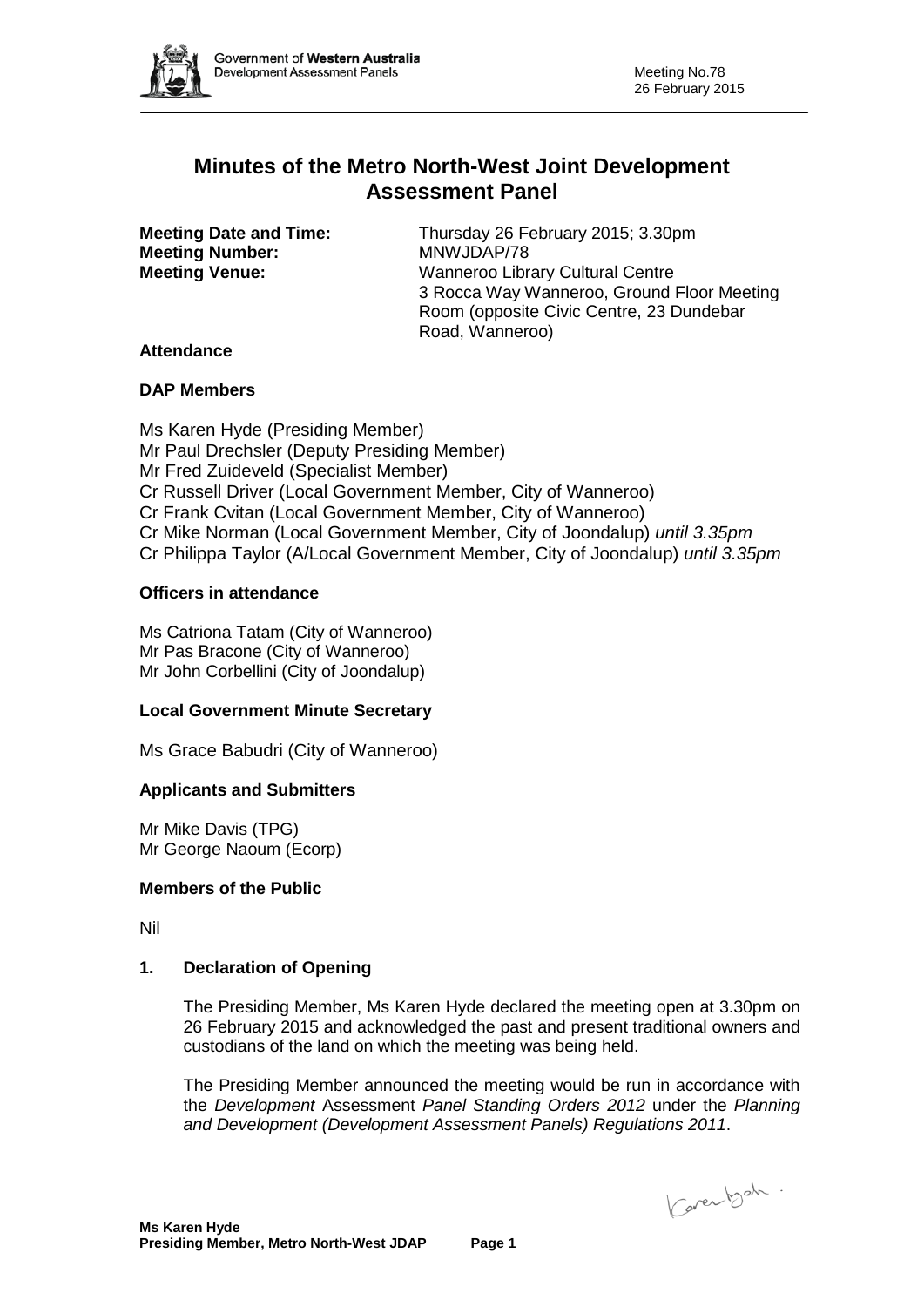

# **2. Apologies**

Cr John Chester (Local Government Member, City of Joondalup)

### **3. Members on Leave of absence**

Nil

# **4. Noting of minutes**

Minutes of the Metro North-West JDAP meeting no.77 held on 5 February 2015 were noted by DAP members.

# **5. Declaration of Due Consideration**

All members declared that they had duly considered the documents.

# **6. Disclosure of interests**

Nil

# **7. Deputations and presentations**

Nil

# **8. Form 1 - Responsible Authority Reports – DAP Application**

#### **PROCEDURAL MOTION**

# **Moved by: Cr Mike Norman Seconded by: Cr Philippa Taylor**

That the application at Item 9.1 be heard prior to the application at Item 8.1

#### **The Procedural Motion was put and CARRIED UNANIMOUSLY.**

| 8.1 | <b>Property Location:</b>   | Lot 3 and 253 Graceful Boulevard, Alkimos |
|-----|-----------------------------|-------------------------------------------|
|     | <b>Application Details:</b> | Mixed Use Development                     |
|     | Applicant:                  | TPG.                                      |
|     | Owner:                      | <b>Marmion Network Pty Ltd</b>            |
|     | Responsible authority:      | City of Wanneroo                          |
|     | DoP File No:                | DAP/14/00664                              |

# **REPORT RECOMMENDATION / PRIMARY MOTION**

# **Moved by: Cr Russell Driver Seconded by: Cr Frank Cvitan**

That the Metro North-West Joint Development Assessment Panel resolves to:

**Approve** DAP Application reference DAP/14/00664 and accompanying plans **(Attachments 2a – 2m)** in accordance with the provisions of the City of Wanneroo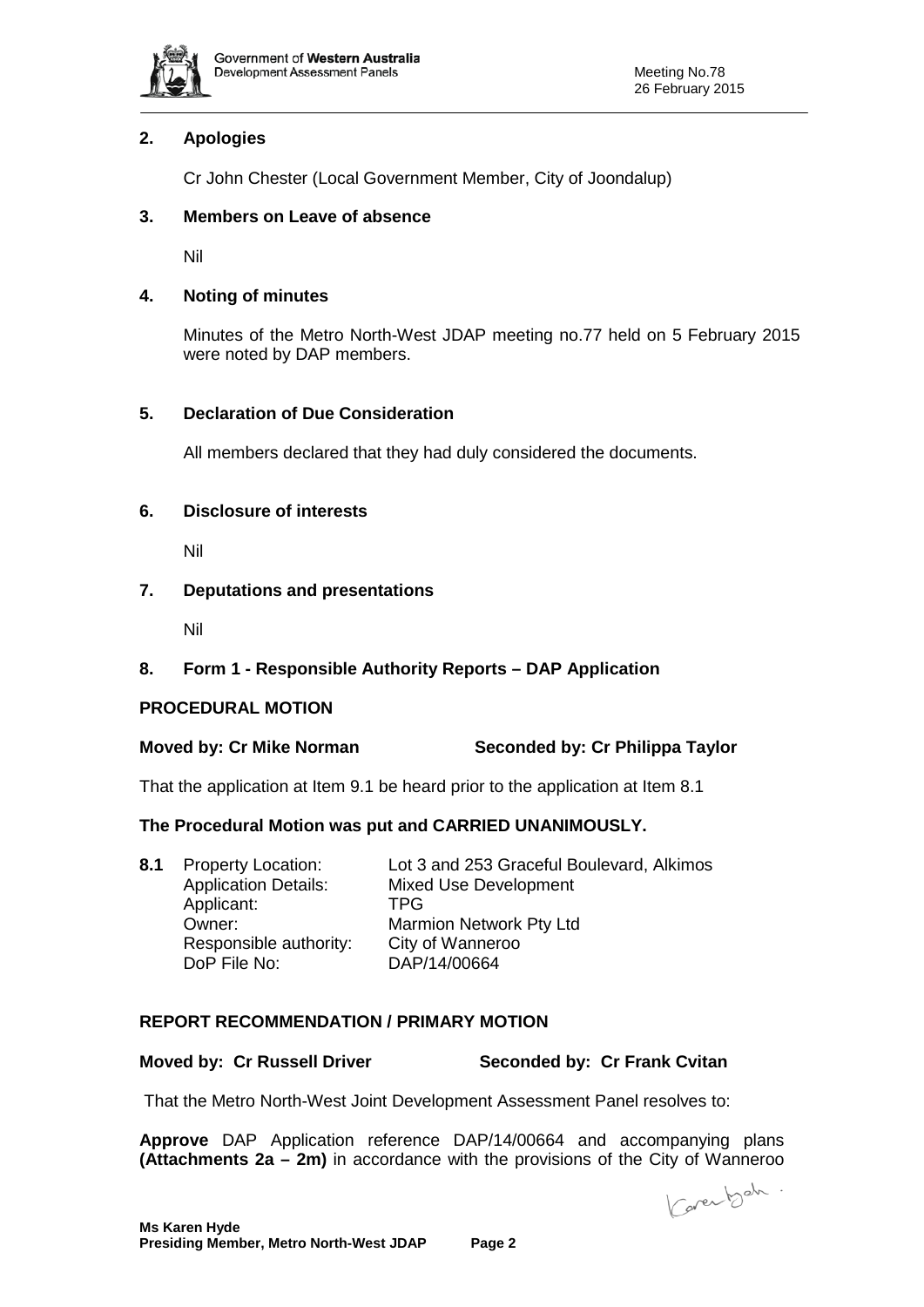

District Planning Scheme No. 2, subject to the following conditions being met to the satisfaction of the Manager, Planning Implementation:

- 1. This decision constitutes planning approval only and is valid for a period of 2 years from the date of approval. If the subject development is not substantially commenced within the 2 year period, the approval shall lapse and be of no further effect.
- 2. The use of the tenancies detailed below are as defined in the City of Wanneroo's District Planning Scheme No. 2:

| <b>Lot 3 Graceful Boulevard</b> |                                                          |  |  |  |
|---------------------------------|----------------------------------------------------------|--|--|--|
| <b>Tenancy No.</b>              | <b>DPS 2 Land Uses</b>                                   |  |  |  |
| Tenancy 1:                      | Bakery, Hairdresser, Office,<br>Pharmacy, Shop, Showroom |  |  |  |
| Tenancy 2:                      | Restaurant                                               |  |  |  |
| Tenancy 3 - 7                   | Take Away Food<br>Outlet.<br>Restaurant                  |  |  |  |
| Tenancy 8:                      | Office, Pharmacy,<br>Shop,<br>Showroom                   |  |  |  |
| Tenancy 9:                      | Restaurant                                               |  |  |  |
| Tenancy 10 and 11               | Bakery, Hairdresser, Office,<br>Pharmacy, Shop, Showroom |  |  |  |
| <b>Tenancy 12 - 14</b>          | Bank, Office                                             |  |  |  |
| Tenancy 15:                     | Shop                                                     |  |  |  |
| <b>Tenancy 16 - 19</b>          | Bakery, Hairdresser, Office,<br>Pharmacy, Shop, Showroom |  |  |  |
| Tenancy 22 and 23               | <b>Recreation Centre</b>                                 |  |  |  |
| Tenancy 24:                     | Showroom                                                 |  |  |  |
| Tenancy 25:                     | Tavern, Liquor Store                                     |  |  |  |
| Lot 253 Graceful Boulevard      |                                                          |  |  |  |
| Tenancy 1:                      | Bank, Office                                             |  |  |  |
| Tenancy 2 - 9                   | Consulting Rooms,<br>Medical<br>Centre, Office           |  |  |  |
| Tenancy 10:                     | <b>Child Care Centre</b>                                 |  |  |  |
| Tenancy 11:                     | <b>Private Recreation</b>                                |  |  |  |

The landowner shall inform the City if there is a change between approved land uses for any tenancy that does not require planning approval as listed above. A change to a use not listed above will require the further approval of the City.

3. A maximum of twenty (20) patrons shall be accommodated within each of the Restaurant or Take Away Food Outlet premises of Tenancies 3 to 7, Lot 3 Graceful Boulevard, Alkimos at any one time.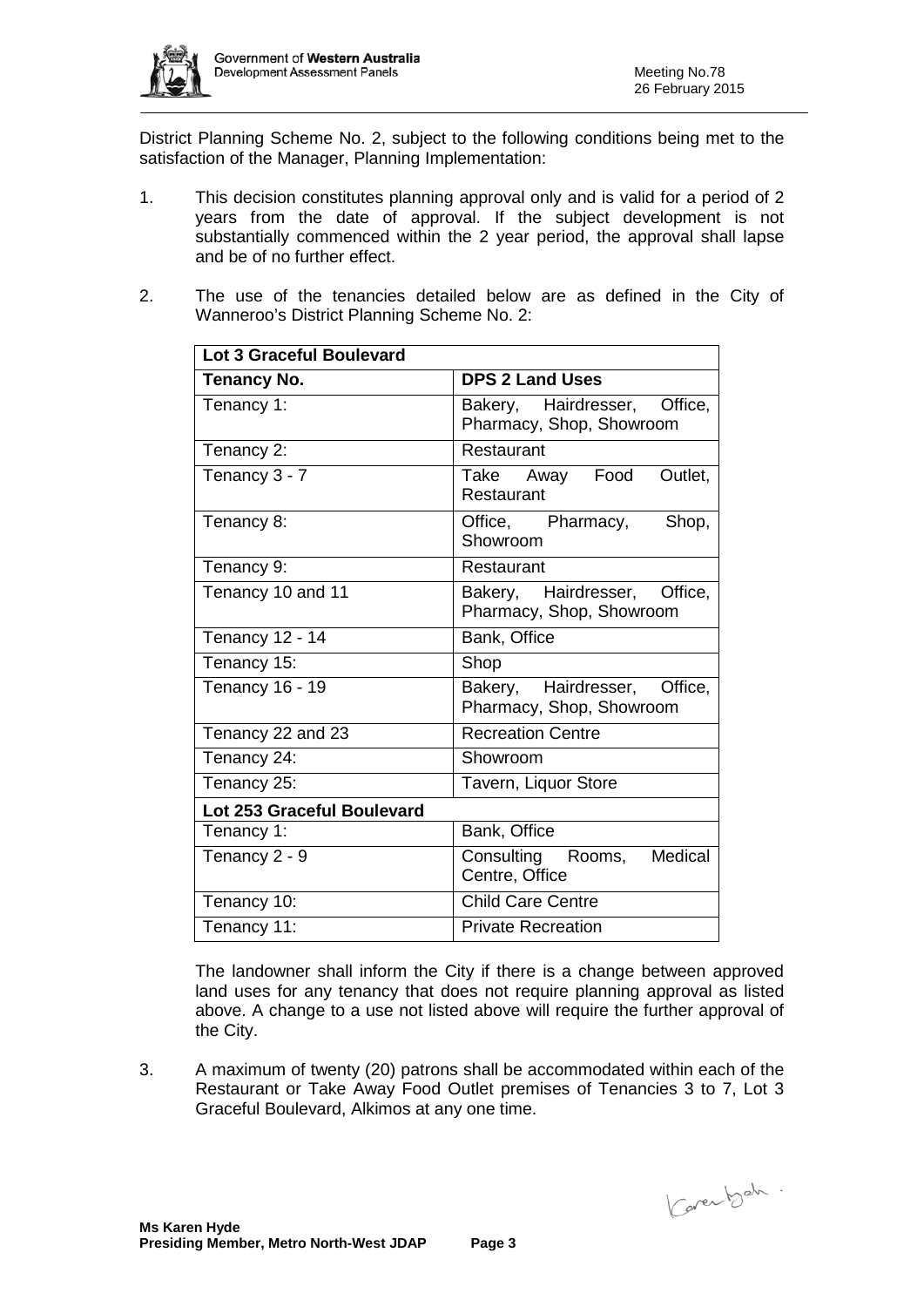

- 4. A maximum of five (5) medical practitioners and/or health consultants shall be permitted on the premises of Tenancy 2, Lot 253 Graceful Boulevard, Alkimos at any one time.
- 5. A maximum of one (1) medical practitioner or health consultant shall be permitted on each of the premises of Tenancies 3 to 9, Lot 253 Graceful Boulevard, Alkimos at any one time.
- 6. Detailed landscaping and reticulation plans for the sites and adjacent verges shall be submitted for approval by the City within 60 days of the date of this approval. Planting and installation shall be in accordance the approved plans and shall be completed prior to occupation of the development and thereafter maintained to the City's satisfaction.
- 7. A construction management plan being submitted detailing how the construction of the development will be managed in order to limit the impact on the users of the surrounding area. The plan will need to ensure that:
	- adequate space is provided within the subject site for the parking of construction vehicles and for the storage of building materials so as to minimise the need to utilise the surrounding road network;
	- adequate provision is made for the parking of workers vehicles;
	- pedestrian and vehicular access around the site is maintained;
	- bus stops/shelters or other infrastructure on public land is temporarily relocated as may be necessary;
	- the delivery of goods and materials does not adversely impact on the amenity of the surrounding properties; and
	- the hours of construction are limited to ensure that there is no adverse impact on the amenity of the surrounding properties.

The construction management plan will need to be submitted and approved by the City prior to the commencement of any development.

- 8. A waste management plan shall be submitted to the City for its approval prior to the commencement of development, depicting collection areas and demonstrating how service vehicles will manoeuvre on the internal access ways of the development. Service vehicle movements shall thereafter accord with the approved management plan.
- 9. An acoustic consultant's report shall be submitted for the City's approval, prior to the commencement of development. The report is to indicate the anticipated sound level measurements for all types of noise associated with the development, indicating plant and equipment noise as well as noise associated with operational activities. The report must also indicate any specific noise attenuation/mitigation measures to be applied to the development in order to ensure noise emissions comply with the *Environmental Protection (Noise) Regulations 1997.* Upon approval of that report by the City, any modifications required to the development as a result of its recommendations shall be made to the City's satisfaction prior to the practical completion of development.
- 10. An on-site stormwater drainage system, sufficient to contain a 1:100 year storm event (over 24 hours) must be provided. Plans illustrating the system proposed shall be submitted for approval when application is made for a<br> $\sim$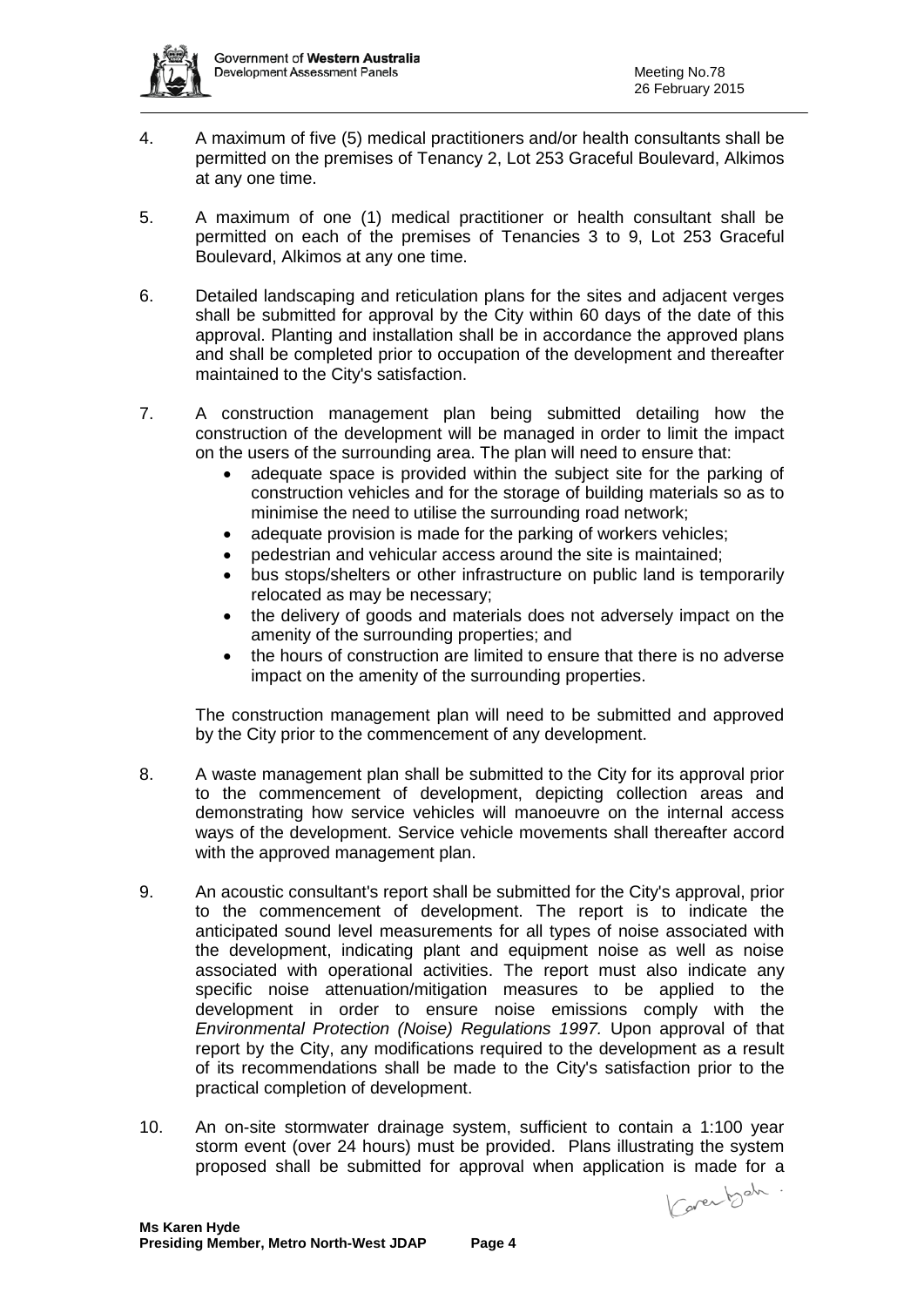

building permit and the system shall be installed during the construction of the development.

- 11. All piped and wired services, mechanical plant, equipment and service and storage areas are to be screened from public view to the City's satisfaction. Relative to this condition, details of such screening shall be submitted to the City for approval prior to the commencement of development.
- 12. Parking areas and driveways shall be designed and constructed in accordance with the Australian Standard for Off-street Car parking (AS2890), and shall be drained, sealed and marked and thereafter maintained to the satisfaction of the City.
- 13. Car parking areas are to be provided with appropriate speed humps and pedestrian crossings in accordance with AS 2890.1: 2004 (Section 2.3.3) and AustRoads guidelines.
- 14. Disabled parking bays shall be provided in accordance with the Australian Standards AS 2890.1 or AS 2890.2 and the Building Code of Australia.
- 15. Bicycle parking and end of trip facilities are to be provided to the satisfaction of the City of Wanneroo, having due regard to the Austroads Guide to Traffic Management, Part 11: Parking.
- 16. One shade tree for every four parking bays shall be planted and maintained in tree wells which are protected from damage by vehicles.
- 17. The parking areas and associated access indicated on the approved plans shall not be used for the purpose of storage or obstructed in any way at any time, without the prior written approval of the City.
- 18. The proposed crossovers are to be constructed in concrete to the City's commercial specifications.
- 19. Lighting shall be installed along all driveways, pedestrian pathways, car parking areas and in all common service areas prior to the development first being occupied.
- 20. Any floodlighting being designed in accordance with the Australian Standards for the Control of Obtrusive Effects of Outdoor Lighting (AS 4282) and where possible shall be internally directed to not overspill into nearby lots.
- 21. A non-sacrificial anti graffiti coating shall be applied to external surfaces of the development to the satisfaction of the City of Wanneroo prior to its practical completion. In the event of any graffiti being applied to these areas, the proponent shall take steps to the City's satisfaction to remove the graffiti as soon as is reasonably practical.
- 22. The developer and its contractors shall implement appropriate dust and sand drift control measures on site in accordance with Department of Environmental Protection Guidelines. Disturbed areas shall be stabilised on completion of development and thereafter maintained to the satisfaction of the City of Wanneroo.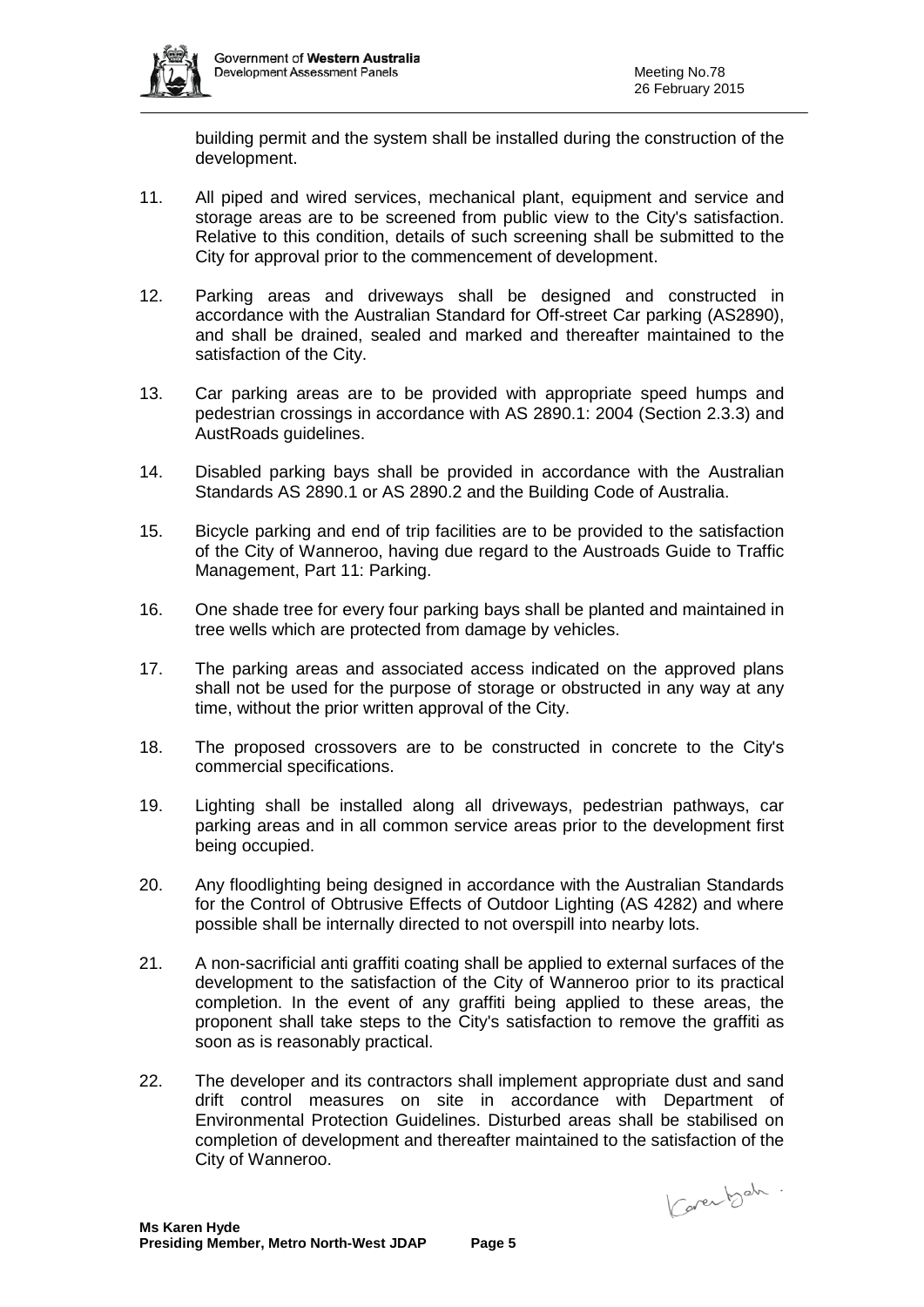

#### **Advice Notes:**

- 1. This is a planning approval only and is issued under the City of Wanneroo's District Planning Scheme No. 2 and the Metropolitan Region Scheme. It is the proponent's responsibility to comply with all other applicable legislation and obtain all required approvals, licences and permits prior to commencement of this development.
- 2. This planning approval does not take into account any restrictive covenants. It is the proponent's responsibility to ensure that the development will not result in a conflict of contractual obligation. a)
- 3. For the purposes of Condition 2, shop-retail includes those uses listed in the Western Australian Standard Land Use Classification - 'Planning Land Use Category 5 Shop/Retail' as defined by the Western Australian Planning Commission Perth Land Use and Employment Survey.
- 4. It is recommended that the landowner/applicant take measures to provide pedestrian priority on the shared path on southern side of Graceful Blvd, where high pedestrian traffic is likely.

#### **AMENDING MOTION 1**

**Moved by:** Mr Fred Zuideveld **Seconded by:** Ms Karen Hyde

That Condition 3 be amended to include the word 'seated' to read as follows:

*3. A maximum of twenty (20) seated patrons shall be accommodated within each of the Restaurant or Take Away Food Outlet premises of Tenancies 3 to 7, Lot 3 Graceful Boulevard, Alkimos at any one time.*

**REASON:** To clarify the number of seated patrons allowed at any one time within the premises without impacting on other patrons who maybe ordering food to takeaway.

#### **The Amending Motion was put and CARRIED UNANIMOUSLY.**

#### **AMENDING MOTION 2**

**Moved by:** Mr Paul Drechsler **Seconded by:** Ms Karen Hyde

That a new condition 23 be added as follows:

*23. This approval does not include the area shown as Building No.3 on the accompanying plans (Attachment 2a – Site Plan (Lot 3)).*

**REASON:** To provide clarity to the subject lot as to the extent of the approved development.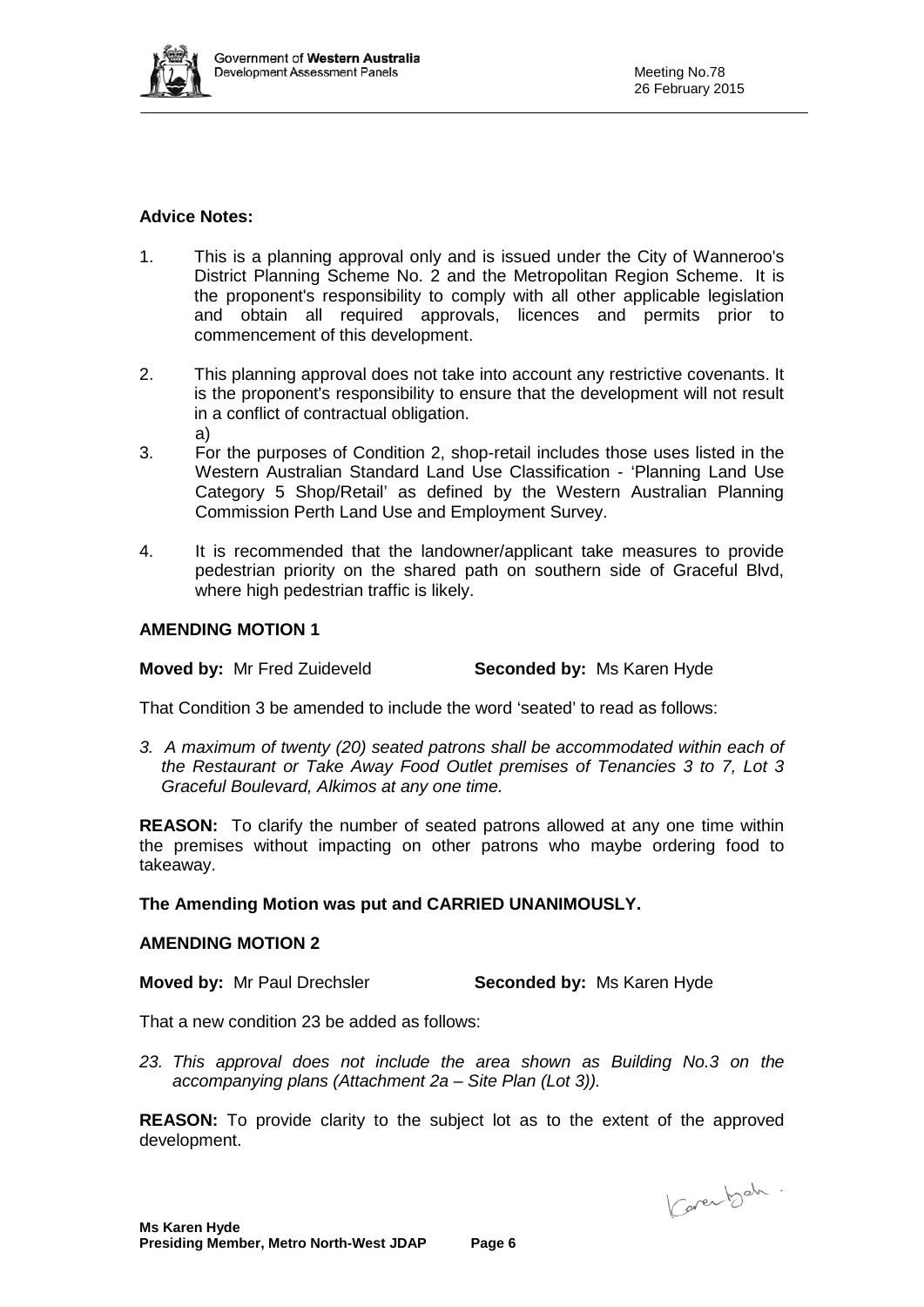

# **The Amending Motion was put and CARRIED UNANIMOUSLY.**

#### **AMENDING MOTION 3**

#### **Moved by:** Mr Fred Zuideveld **Seconded by:** Mr Paul Drechsler

That condition 21 be amended to read as follows;

21. *A non-sacrificial anti graffiti coating shall be applied to external surfaces of the development to the satisfaction of the City of Wanneroo prior to its practical*  completion. In the event of any graffiti being applied to these areas, the *proponent shall take steps to remove the graffiti as soon as is reasonably practical to the City's satisfaction.*

**REASON:** To provide clarity to the condition.

#### **The Amending Motion was put and CARRIED UNANIMOUSLY.**

#### **PRIMARY MOTION (AS AMENDED)**

That the Metro North-West Joint Development Assessment Panel resolves to:

**Approve** DAP Application reference DAP/14/00664 and accompanying plans **(Attachments 2a – 2m)** in accordance with the provisions of the City of Wanneroo District Planning Scheme No. 2, subject to the following conditions being met to the satisfaction of the Manager, Planning Implementation:

- 1. This decision constitutes planning approval only and is valid for a period of 2 years from the date of approval. If the subject development is not substantially commenced within the 2 year period, the approval shall lapse and be of no further effect.
- 2. The use of the tenancies detailed below are as defined in the City of Wanneroo's District Planning Scheme No. 2:

| <b>Lot 3 Graceful Boulevard</b> |                                                          |  |  |  |
|---------------------------------|----------------------------------------------------------|--|--|--|
| <b>Tenancy No.</b>              | <b>DPS 2 Land Uses</b>                                   |  |  |  |
| Tenancy 1:                      | Bakery, Hairdresser, Office,<br>Pharmacy, Shop, Showroom |  |  |  |
| Tenancy 2:                      | Restaurant                                               |  |  |  |
| Tenancy 3 - 7                   | Outlet,<br>Take Away Food<br>Restaurant                  |  |  |  |
| Tenancy 8:                      | Office, Pharmacy,<br>Shop,<br>Showroom                   |  |  |  |
| Tenancy 9:                      | Restaurant                                               |  |  |  |
| Tenancy 10 and 11               | Bakery, Hairdresser, Office,<br>Pharmacy, Shop, Showroom |  |  |  |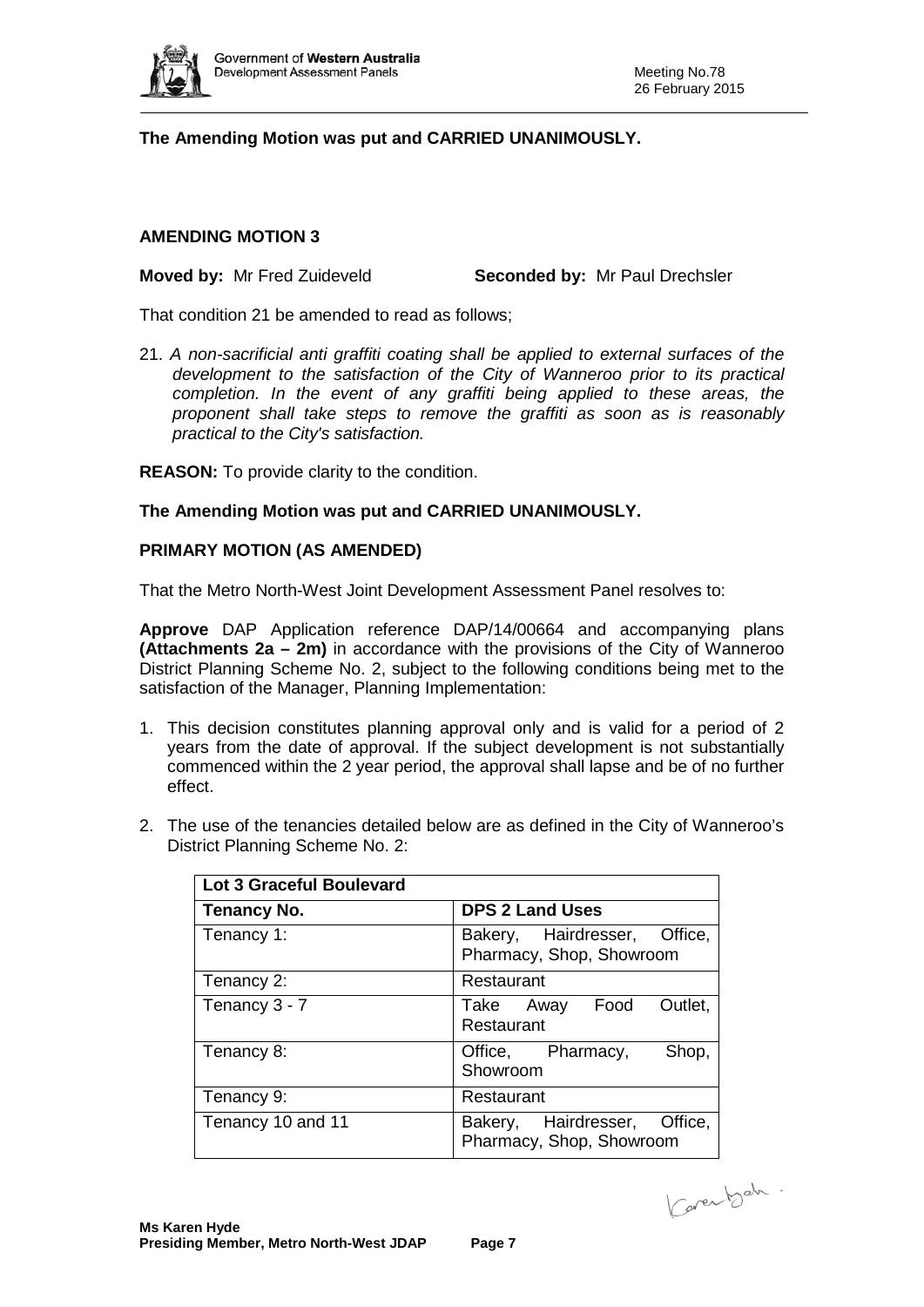

| Tenancy 12 - 14            | Bank, Office                                             |  |  |  |
|----------------------------|----------------------------------------------------------|--|--|--|
| Tenancy 15:                | Shop                                                     |  |  |  |
| <b>Tenancy 16 - 19</b>     | Bakery, Hairdresser, Office,<br>Pharmacy, Shop, Showroom |  |  |  |
| Tenancy 22 and 23          | <b>Recreation Centre</b>                                 |  |  |  |
| Tenancy 24:                | Showroom                                                 |  |  |  |
| Tenancy 25:                | Tavern, Liquor Store                                     |  |  |  |
| Lot 253 Graceful Boulevard |                                                          |  |  |  |
| Tenancy 1:                 | Bank, Office                                             |  |  |  |
| Tenancy 2 - 9              | Medical<br>Consulting Rooms,<br>Centre, Office           |  |  |  |
| Tenancy 10:                | <b>Child Care Centre</b>                                 |  |  |  |
| Tenancy 11:                | <b>Private Recreation</b>                                |  |  |  |

The landowner shall inform the City if there is a change between approved land uses for any tenancy that does not require planning approval as listed above. A change to a use not listed above will require the further approval of the City.

- 3. A maximum of twenty (20) seated patrons shall be accommodated within each of the Restaurant or Take Away Food Outlet premises of Tenancies 3 to 7, Lot 3 Graceful Boulevard, Alkimos at any one time.
- 4. A maximum of five (5) medical practitioners and/or health consultants shall be permitted on the premises of Tenancy 2, Lot 253 Graceful Boulevard, Alkimos at any one time.
- 5. A maximum of one (1) medical practitioner or health consultant shall be permitted on each of the premises of Tenancies 3 to 9, Lot 253 Graceful Boulevard, Alkimos at any one time.
- 6. Detailed landscaping and reticulation plans for the sites and adjacent verges shall be submitted for approval by the City within 60 days of the date of this approval. Planting and installation shall be in accordance the approved plans and shall be completed prior to occupation of the development and thereafter maintained to the City's satisfaction.
- 7. A construction management plan being submitted detailing how the construction of the development will be managed in order to limit the impact on the users of the surrounding area. The plan will need to ensure that:
	- adequate space is provided within the subject site for the parking of construction vehicles and for the storage of building materials so as to minimise the need to utilise the surrounding road network;
	- adequate provision is made for the parking of workers vehicles;
	- pedestrian and vehicular access around the site is maintained;
	- bus stops/shelters or other infrastructure on public land is temporarily relocated as may be necessary;
	- the delivery of goods and materials does not adversely impact on the amenity of the surrounding properties; and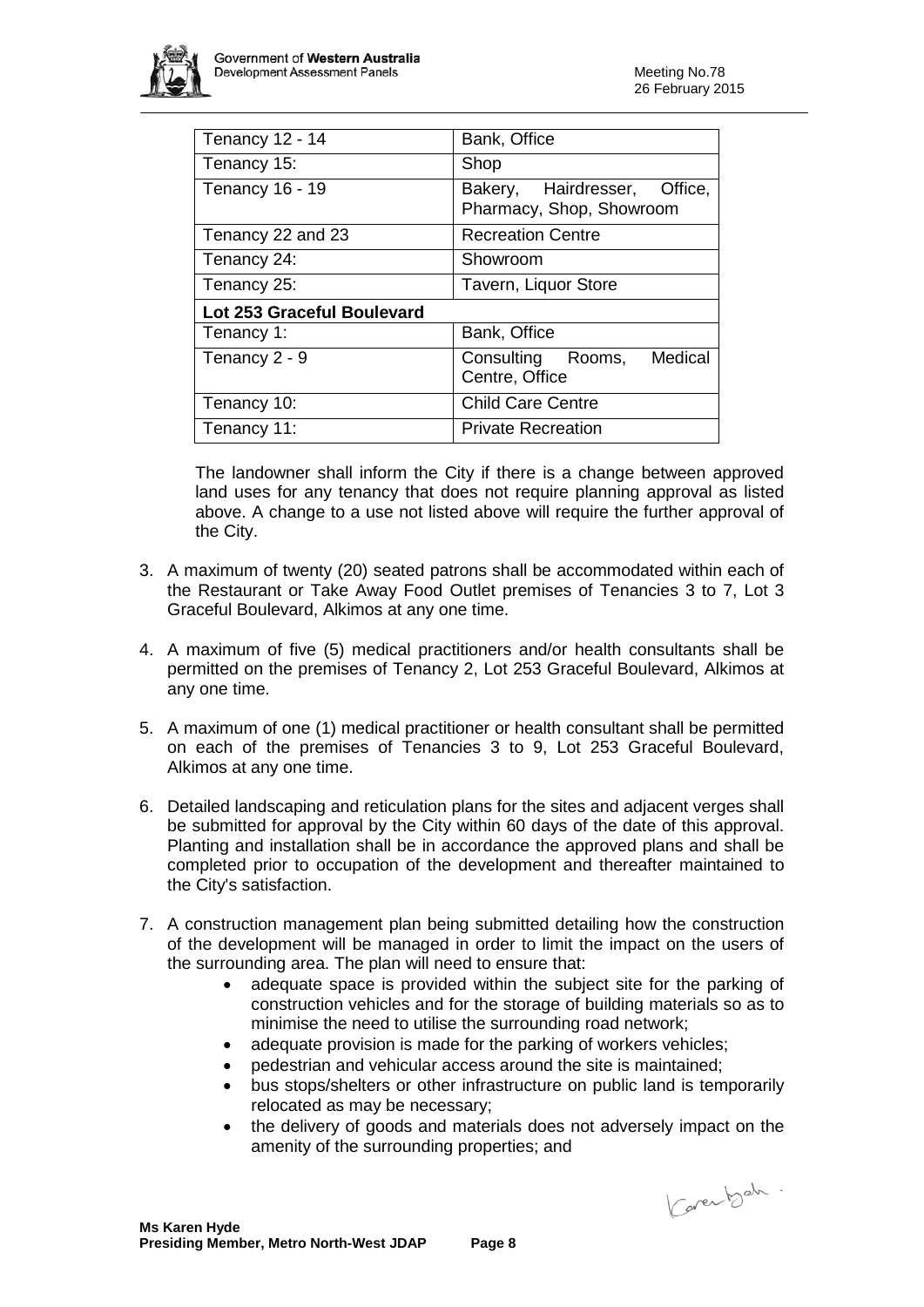

• the hours of construction are limited to ensure that there is no adverse impact on the amenity of the surrounding properties.

The construction management plan will need to be submitted and approved by the City prior to the commencement of any development.

- 8. A waste management plan shall be submitted to the City for its approval prior to the commencement of development, depicting collection areas and demonstrating how service vehicles will manoeuvre on the internal access ways of the development. Service vehicle movements shall thereafter accord with the approved management plan.
- 9. An acoustic consultant's report shall be submitted for the City's approval, prior to the commencement of development. The report is to indicate the anticipated sound level measurements for all types of noise associated with the development, indicating plant and equipment noise as well as noise associated with operational activities. The report must also indicate any specific noise attenuation/mitigation measures to be applied to the development in order to ensure noise emissions comply with the *Environmental Protection (Noise) Regulations 1997.* Upon approval of that report by the City, any modifications required to the development as a result of its recommendations shall be made to the City's satisfaction prior to the practical completion of development.
- 10. An on-site stormwater drainage system, sufficient to contain a 1:100 year storm event (over 24 hours) must be provided. Plans illustrating the system proposed shall be submitted for approval when application is made for a building permit and the system shall be installed during the construction of the development.
- 11. All piped and wired services, mechanical plant, equipment and service and storage areas are to be screened from public view to the City's satisfaction. Relative to this condition, details of such screening shall be submitted to the City for approval prior to the commencement of development.
- 12. Parking areas and driveways shall be designed and constructed in accordance with the Australian Standard for Off-street Car parking (AS2890), and shall be drained, sealed and marked and thereafter maintained to the satisfaction of the City.
- 13. Car parking areas are to be provided with appropriate speed humps and pedestrian crossings in accordance with AS 2890.1: 2004 (Section 2.3.3) and AustRoads guidelines.
- 14. Disabled parking bays shall be provided in accordance with the Australian Standards AS 2890.1 or AS 2890.2 and the Building Code of Australia.
- 15. Bicycle parking and end of trip facilities are to be provided to the satisfaction of the City of Wanneroo, having due regard to the Austroads Guide to Traffic Management, Part 11: Parking.
- 16. One shade tree for every four parking bays shall be planted and maintained in tree wells which are protected from damage by vehicles.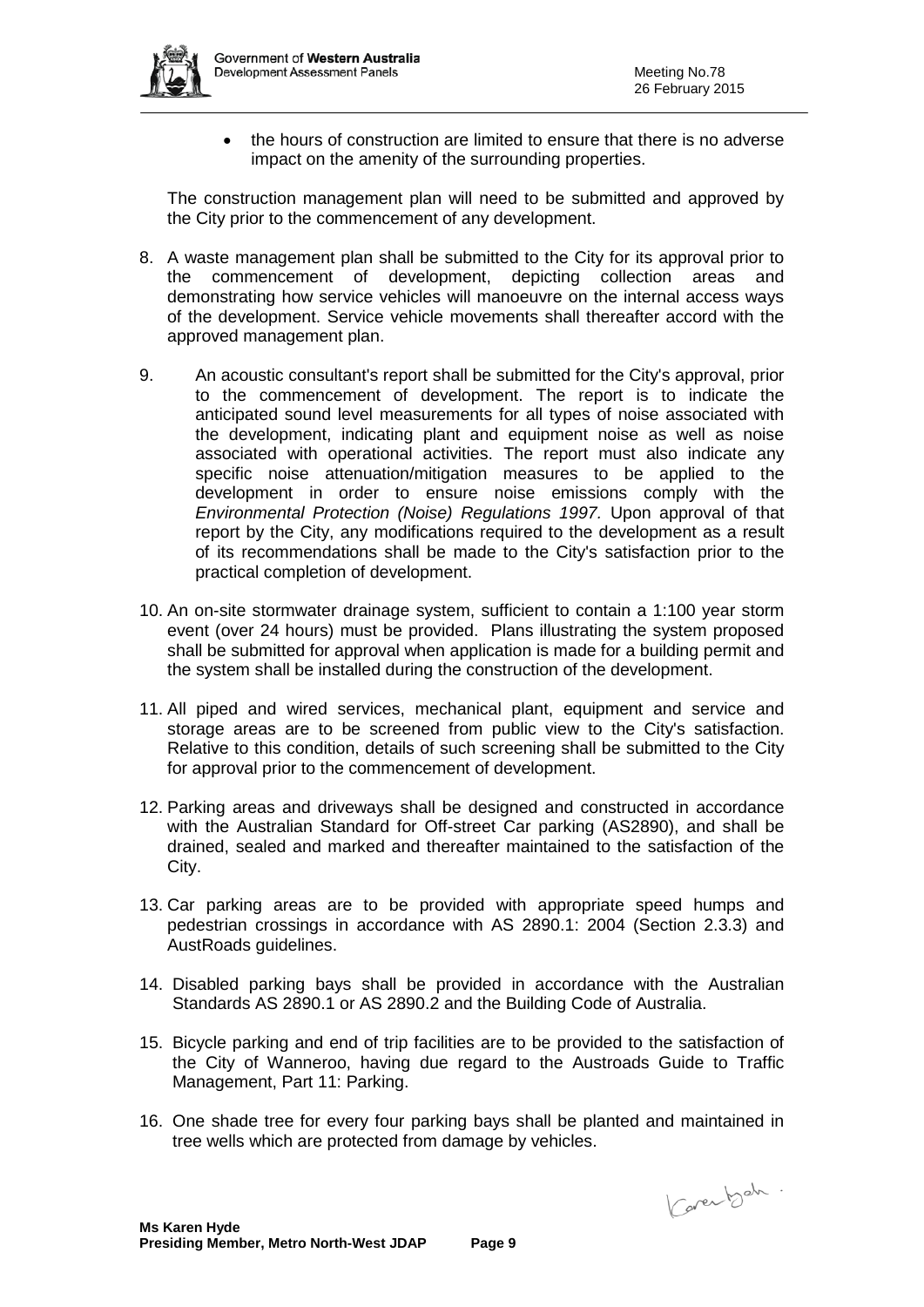

- 17. The parking areas and associated access indicated on the approved plans shall not be used for the purpose of storage or obstructed in any way at any time, without the prior written approval of the City.
- 18. The proposed crossovers are to be constructed in concrete to the City's commercial specifications.
- 19. Lighting shall be installed along all driveways, pedestrian pathways, car parking areas and in all common service areas prior to the development first being occupied.
- 20. Any floodlighting being designed in accordance with the Australian Standards for the Control of Obtrusive Effects of Outdoor Lighting (AS 4282) and where possible shall be internally directed to not overspill into nearby lots.
- 21. A non-sacrificial anti graffiti coating shall be applied to external surfaces of the development to the satisfaction of the City of Wanneroo prior to its practical completion. In the event of any graffiti being applied to these areas, the proponent shall take steps to remove the graffiti as soon as is reasonably practical to the City's satisfaction.
- 22. The developer and its contractors shall implement appropriate dust and sand drift control measures on site in accordance with Department of Environmental Protection Guidelines. Disturbed areas shall be stabilised on completion of development and thereafter maintained to the satisfaction of the City of Wanneroo.
- 23. This approval does not include the area shown as Building No.3 on the accompanying plans (Attachment 2a – Site Plan (Lot 3)).

#### **Advice Notes:**

- 1. This is a planning approval only and is issued under the City of Wanneroo's District Planning Scheme No. 2 and the Metropolitan Region Scheme. It is the proponent's responsibility to comply with all other applicable legislation and obtain all required approvals, licences and permits prior to commencement of this development.
- 2. This planning approval does not take into account any restrictive covenants. It is the proponent's responsibility to ensure that the development will not result in a conflict of contractual obligation.
- 3. For the purposes of Condition 2, shop-retail includes those uses listed in the Western Australian Standard Land Use Classification - 'Planning Land Use Category 5 Shop/Retail' as defined by the Western Australian Planning Commission Perth Land Use and Employment Survey.
- 4. It is recommended that the landowner/applicant take measures to provide pedestrian priority on the shared path on southern side of Graceful Blvd, where high pedestrian traffic is likely.

#### **The Primary Motion (as amended) was put and CARRIED UNANIMOUSLY.**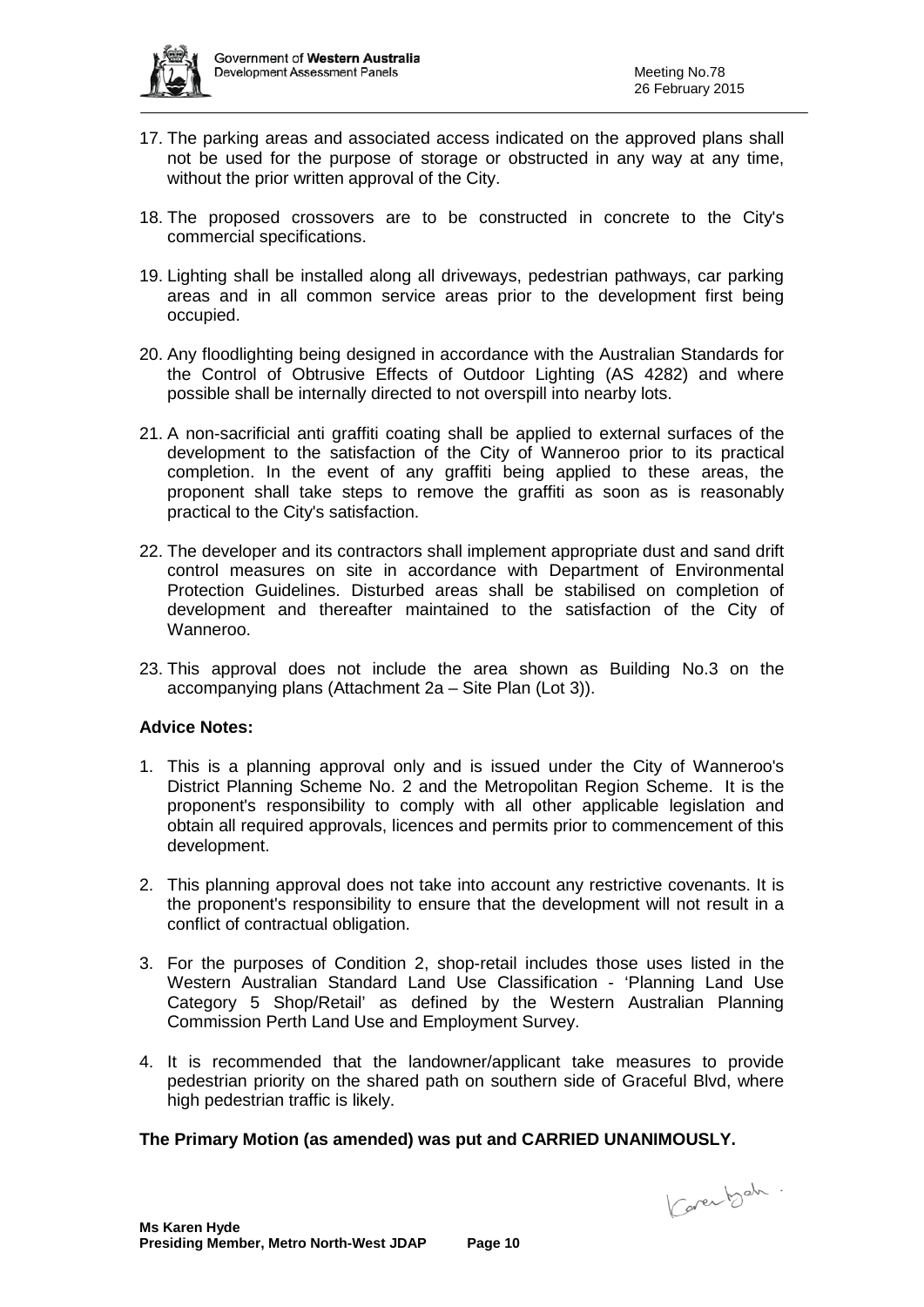

#### **9. Form 2 – Responsible Authority Reports - Amending or cancelling DAP development approval**

**9.1** Property Location: Lot 5000 (94) Delamere Avenue, Currambine

| <b>Application Details:</b> | Modifications to previously approved<br>commercial development |
|-----------------------------|----------------------------------------------------------------|
| Applicant:                  | <b>Ecorp Project Management</b>                                |
| Owner:                      | Readan Pty Ltd & DDT (WA) Pty Ltd                              |
| Responsible authority:      | City of Joondalup                                              |
| DoP File No:                | DP/13/00036                                                    |

#### **REPORT RECOMMENDATION / PRIMARY MOTION**

#### **Moved by: Cr Mike Norman Seconded by: Cr Philippa Taylor**

That the Metro North West JDAP resolves to:

- 1. **Approve** that the DAP Application reference DAP/13/00036 as detailed on the DAP Form 2 dated 12 December 2014 is appropriate for consideration in accordance with regulation 17 of the *Planning and Development (Development Assessment Panels) Regulations 2011*;
- 2. **Approve** the DAP Application DAP/13/00036 as detailed on the DAP Form 2 date 12 December 2014 and accompanying plans in accordance with the provisions of the clause 6.9 of the *City of Joondalup District Planning Scheme No.2* and the *Metropolitan Region Scheme*, for the proposed minor amendment to the approved commercial development at Lot 5000 (94) Delamere Avenue, Currambine, subject to:

#### **Amended Conditions**

- 1. This decision constitutes planning approval only and is valid for two (2) years from the date of this decision letter. If the subject development is not substantially commenced within the two (2) year period, the approval shall lapse and be of no further effect.
- 4. Detailed landscaping plans shall be submitted to the City for approval prior to the commencement of construction. These landscaping plans are to indicate the proposed landscaping treatment(s) of the subject site and the adjoining road verge(s), and shall:
	- Be drawn at an appropriate scale of either 1:100, 1:200 or 1:500;
	- Provide all details relating to paving, treatment of verges and tree planting in the car park;
	- Show spot levels and/or contours of the site: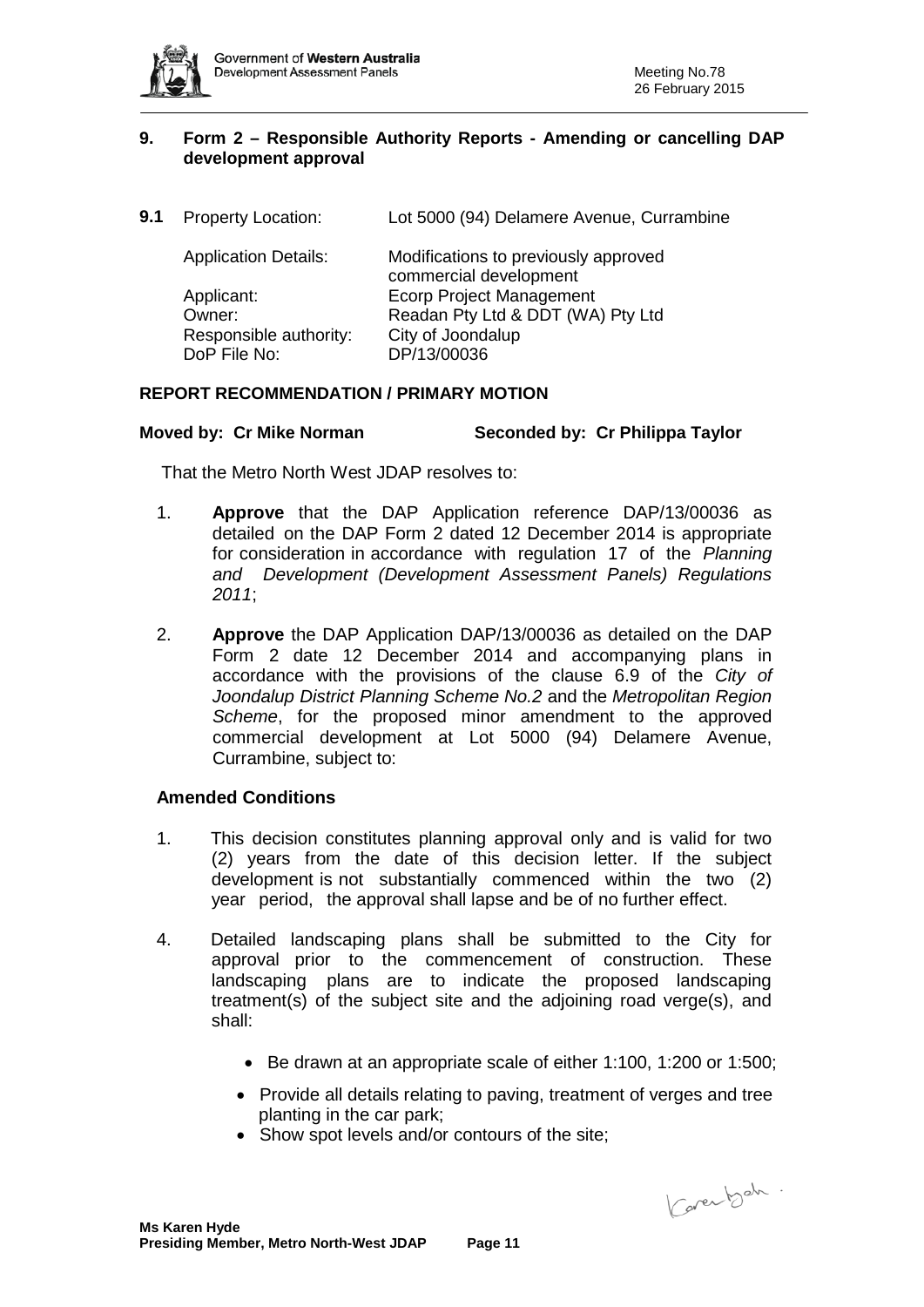

- Indicate any natural vegetation to be retained and the proposed manner in which this will be managed;
- Be based on water sensitive urban design principles to the satisfaction of the City;
- Be based on Designing out Crime principles to the satisfaction of the City; and
- Show all irrigation design details.
- 5. Landscaping and reticulation shall be established in accordance with the approved landscaping plans, Australian Standards and best trade practice prior to the development first being occupied and thereafter maintained to the satisfaction of the City.
- 6. The car parking shade trees as indicated on the approved plans shall be installed prior to the development first being occupied. The trees shall be located within tree wells and protected from damage by vehicles and maintained to the satisfaction of the City.
- 7. Any proposed external building plant, including air conditioning units, piping, ducting and water tanks, being located so as to minimise any visual and noise impact on surrounding landowners, and screened from view from the street, and where practicable from adjoining buildings, with details of the location of such plant being submitted for approval by the City prior to the commencement of construction.
- 8. An onsite stormwater drainage system, with the capacity to contain a 1:100 year storm of 24-hour duration, is to be provided prior to the development first being occupied, and thereafter maintained to the satisfaction of the City. The proposed stormwater drainage system is required to be shown on the Building Permit submission and be approved by the City prior to the commencement of construction.
	- 9. The car parking bays, driveways and access points shown on the approved plans are to be designed, constructed, drained and marked in accordance with the Australian Standard for Off-street Car Parking (AS/NZS2890.1 2004), Off-street Parking for People with Disabilities (AS/NZS2890.6 2009) and Off-street Commercial Vehicle Facilities (AS2890.2:2002), prior to the occupation of the development. These bays are to be thereafter maintained to the satisfaction of the City.
	- 10. Bicycle parking facilities shall be provided in accordance with the Australian Standard for Offstreet Carparking – Bicycles (AS2890.3-1993) prior to the development first being occupied. Details of bicycle parking area(s) shall be provided and approved by the City prior to the commencement of construction.
	- 13. All external walls of the proposed building shall be of a clean finish, and shall at all times be maintained to a high standard, including being free of vandalism, to the satisfaction of the City.
	- 14. No obscure or reflective glazing is permitted to building facades.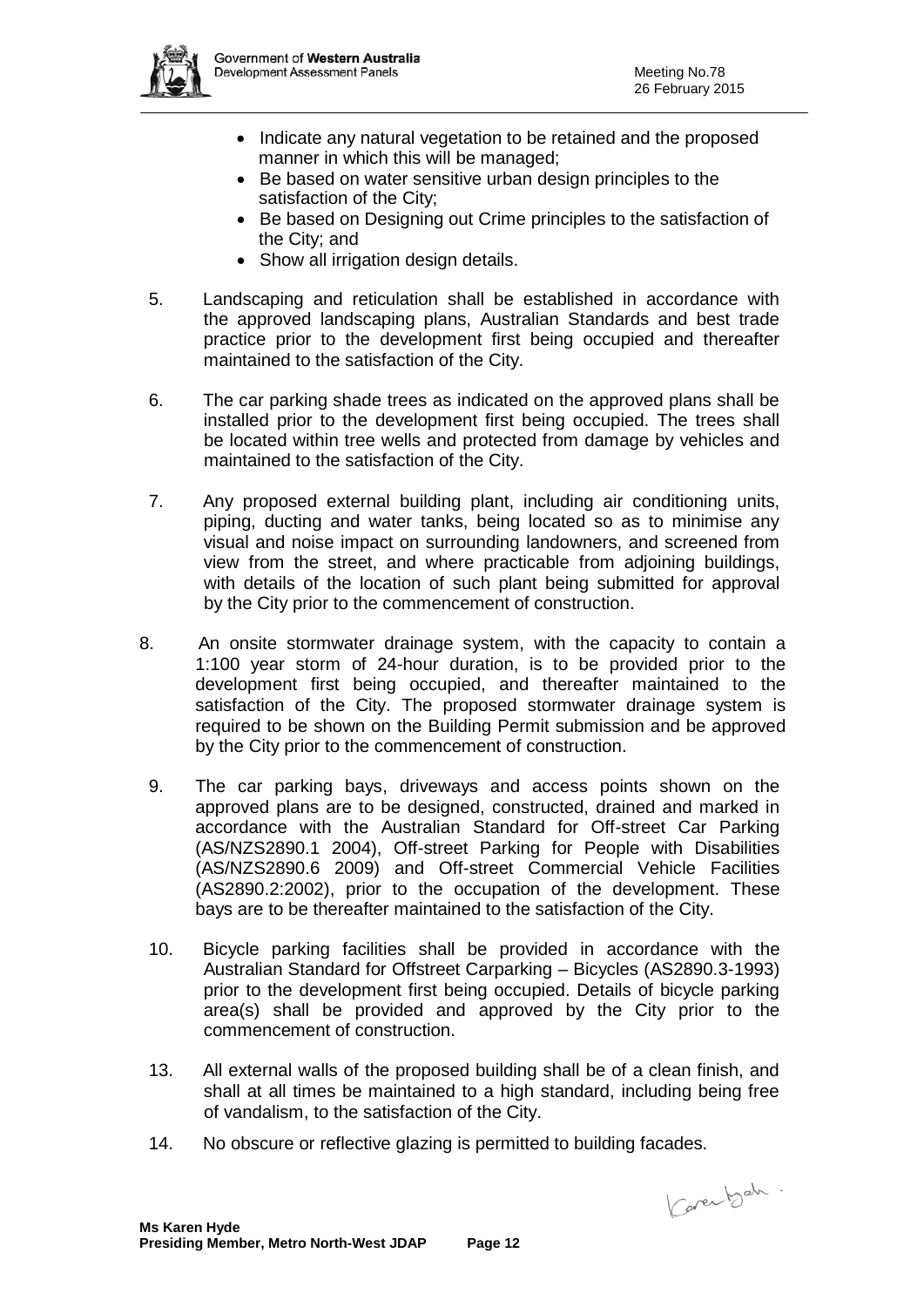

- 15. All signage within the signage panels indicated on the approved plans shall:
	- Use low level illumination that does not flash, pulsate or chase.
	- Not include fluorescent, reflective or retro reflective colours.
	- Not contain any obscene or vulgar material.
- 16. The signage is to be established and thereafter maintained to a high standard to the satisfaction of the City.
- 17. The Western Power transformer shall be screened from Tyger Entrance and finished in a material consistent with the development to the satisfaction of the City.

# **Amended Advice Notes**

- 1. In relation to condition 1 above, where an approval has so lapsed, no development shall be carried out without the further approval of the City having first been sought and obtained.
- 3. In relation to condition 10 above, the applicant and developer are strongly encouraged to consider the need for the provision of suitable amounts of shaded, secure, bicycle parking areas and end-of-trip facilities on the site.
- 4. Any tenancies to be used for sale of food are to comply with the *Food Act 2008*.
- 5. The City's Local laws require all commercial properties to be provided with a bin store and bin wash facilities. Bin stores must be of sufficient size to accommodate the bins to be used and have a solid concrete floor grading to a floor waste connected to sewer and a hose-cock.
- 7. The development shall comply with the *Sewerage (Lighting, Ventilation and Construction) Regulations 1971.*
- 8. Further to condition 11, development approval may be required for other signage outside of the signage panels. A sign licence may also be required.
- 9. All other conditions and requirements detailed on the previous approval dated 18 March 2013 shall remain unless altered by this application.

**The Report Recommendation/Primary Motion was put and CARRIED UNANIMOUSLY.**